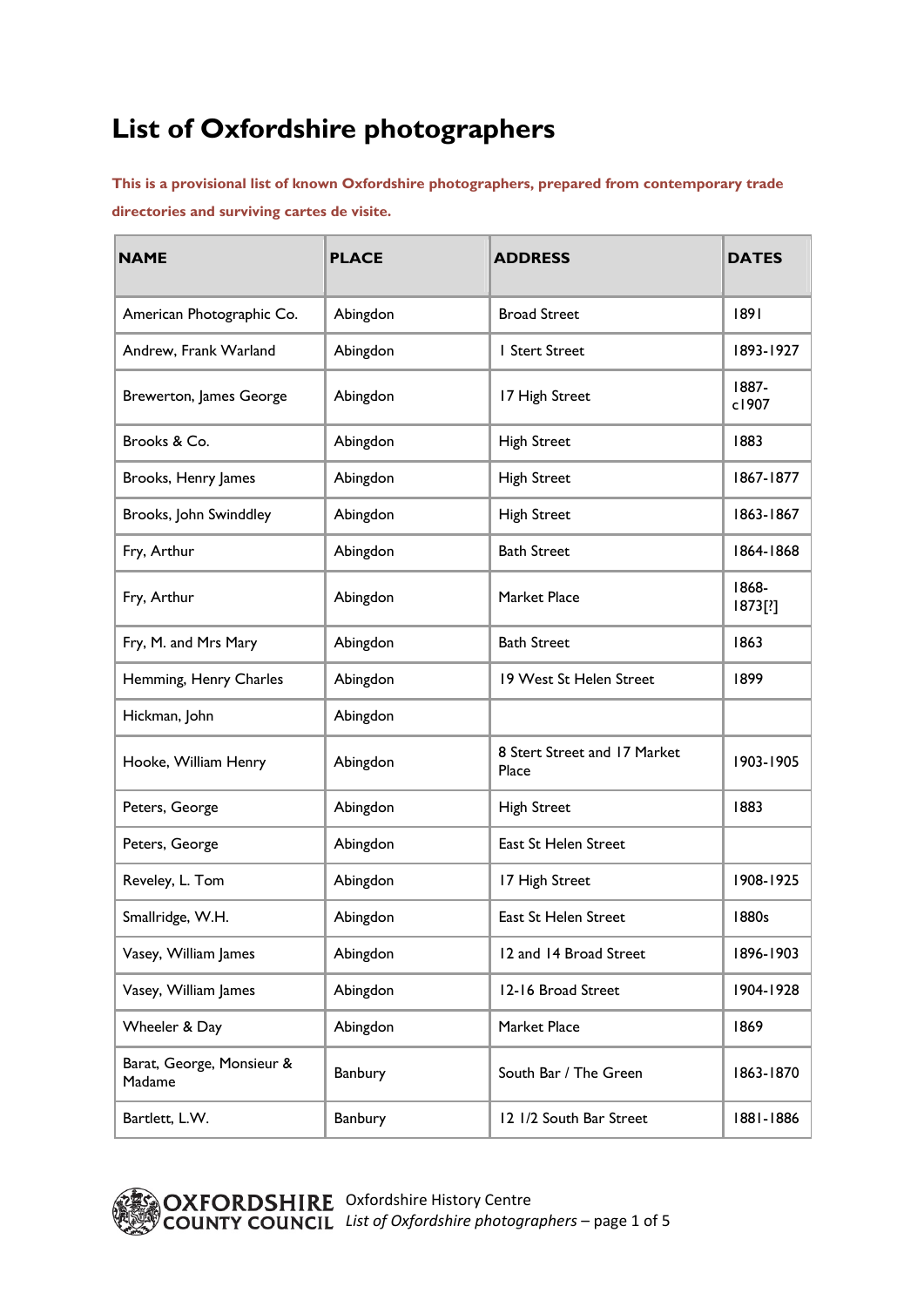| Bartlett, L.W.     | Banbury         | 24 High Street             | 1887-1911      |
|--------------------|-----------------|----------------------------|----------------|
| Beales, G. Anthony | Banbury         | 5 South Bar Street         | 1887-1911      |
| Blinkhorn's        | Banbury         | 5 South Bar Street         | $1915 -$       |
| Bridgeman, John R. | Banbury         | 5 Horsefair                | 1902-1920      |
| Buck, F.W. & Son   | Banbury         | <b>11 South Bar Street</b> | 1899-1901      |
| Curtis, W.E.       | Banbury         | 3 Church Lane              | 1899-1906      |
| Dodds, W.H.        | Banbury         | <b>11 South Bar Street</b> | 1871-1880      |
| Grimmett, Mr & Mrs | Banbury         | 52 Parsons Street          | 1883-1885      |
| Grimmett, Mr & Mrs | Banbury         | South Bar                  | 1886-1897      |
| Hartwell, Thomas   | Banbury         | 2 South Bar Street         | 1865-1874      |
| Heeley             | Banbury         |                            | c1845-<br>1850 |
| Herbert, George    | Banbury         | 3 Horsefair                | 1856-1877      |
| Herbert, George    | Banbury         | 4 Horsefair                | 1878-1887      |
| Jones, F.          | Banbury         | 8 West Bar                 | c1910          |
| Mold, G.           | Banbury         | 34 Parson Street           | 1880-1882      |
| Mold, G.           | Banbury         | 17 Parsons Street          | 1883-1892      |
| Mold, G.           | Banbury         | 5 West Bar                 | 1895-1896      |
| Mold, G.           | Banbury         | 40 North Bar               | 1897-1898      |
| Mold, G.           | Banbury         | 5 Broad Street             | 1899-1900      |
| Sansbury, W.R.     | Banbury         | 60 Bridge Street           | 1906-1911      |
| Stanley, H.B.      | Banbury         | 32 High Street             | 1893-1904      |
| Thorpe, J.         | Banbury         | North Bar                  | 1854-1856      |
| Thorpe, J.         | Banbury         | Middleton Road             | 1857-1860      |
| Wheeler, A.W.      | Banbury         | 67 Bridge Street           | 1901-1906      |
| James and son      | <b>Bicester</b> | <b>Stow House</b>          | 1911           |
| James, Arthur      | <b>Bicester</b> |                            | 1899           |
| Mountain, John T.  | <b>Bicester</b> | 16 and 18 Sheep Street     | 1911           |
| Stewart, John T.   | <b>Bicester</b> | Causeway                   | 1899           |

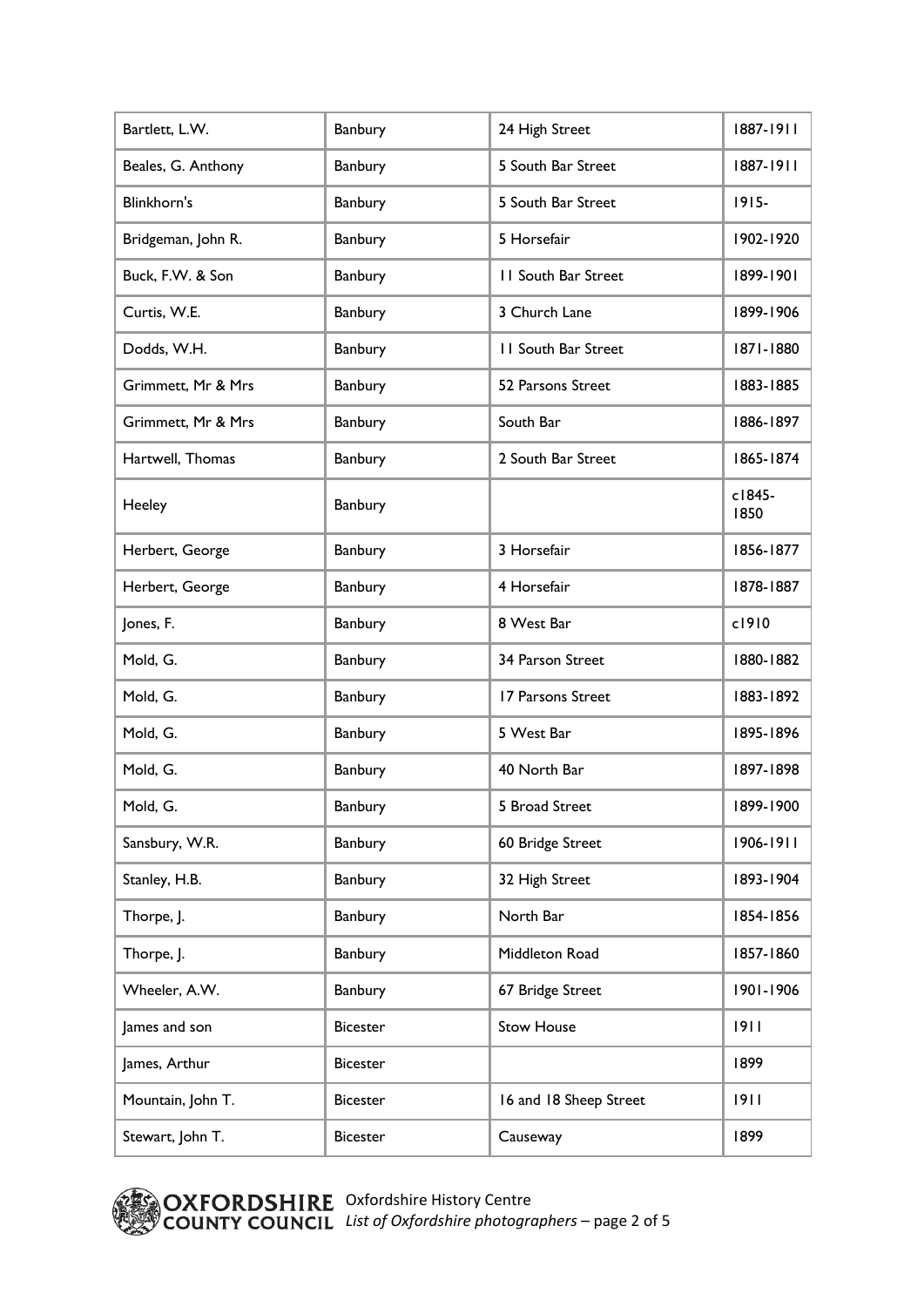| Skinner, John N.                         | Bloxham                |                          | 9         |
|------------------------------------------|------------------------|--------------------------|-----------|
| Minchin, Henry                           | Burford                | <b>High Street</b>       | 1864-1869 |
| Green, Alfred Richard                    | Caversham              | 4 Church Street          | 1911      |
| Green, J. and Son                        | Caversham              | Church Road              | 1899      |
| Taylor, Joseph Henry                     | Caversham              | 25 Chester Street        | 1911      |
| Green, Alfred                            | Charlbury              |                          | 1911      |
| Hill, W. White                           | Chinnor                | Oakley Road              | 1911      |
| Austin, Harry                            | <b>Chipping Norton</b> | Back Lane, Albion Street | 1877-1907 |
| Franklin, W.H.                           | <b>Chipping Norton</b> | <b>West Street</b>       | 1899      |
| Menns and son                            | <b>Chipping Norton</b> |                          |           |
| Packer, F.R.                             | <b>Chipping Norton</b> | 28 High Street           | 1911      |
| Simms, Percy H.                          | <b>Chipping Norton</b> | 22 High Street           | 1911      |
| Simms, Percy H.                          | <b>Chipping Norton</b> | 14 High Street           |           |
| Williams, H.A.                           | <b>Chipping Norton</b> | <b>Albion Street</b>     | 1899      |
| Williams, Monsieur                       | <b>Chipping Norton</b> |                          |           |
| Guttridge, J.                            | Crowmarsh Gifford      |                          | 1899-1911 |
| Taylor, E. Mrs                           | Deddington             | <b>New Street</b>        | 1864-1869 |
| Whetton, A.                              | Deddington             | Market Place             | 1899      |
| Glover, G.                               | Enstone                |                          |           |
| Green, Alfred                            | Eynsham                |                          | 1899      |
| Clack, E.C.                              | Faringdon              | Marlborough Street       | 9         |
| Grant, Edwin                             | Faringdon              | <b>Gloucester Street</b> | 1869      |
| Haworth, E.N.                            | Faringdon              | <b>Gloucester Street</b> | 1899-1911 |
| Barlow, Thomas Pratt                     | Henley on Thames       | 17 Reading Road          | 9         |
| Crocker, S.E.H.                          | Henley on Thames       |                          |           |
| Guggenheim, Jules                        | Henley on Thames       | Market Place             | 1867      |
| Johnson, Charles Edmund and<br>Frederick | Henley on Thames       | 25 Duke Street           | 1899      |

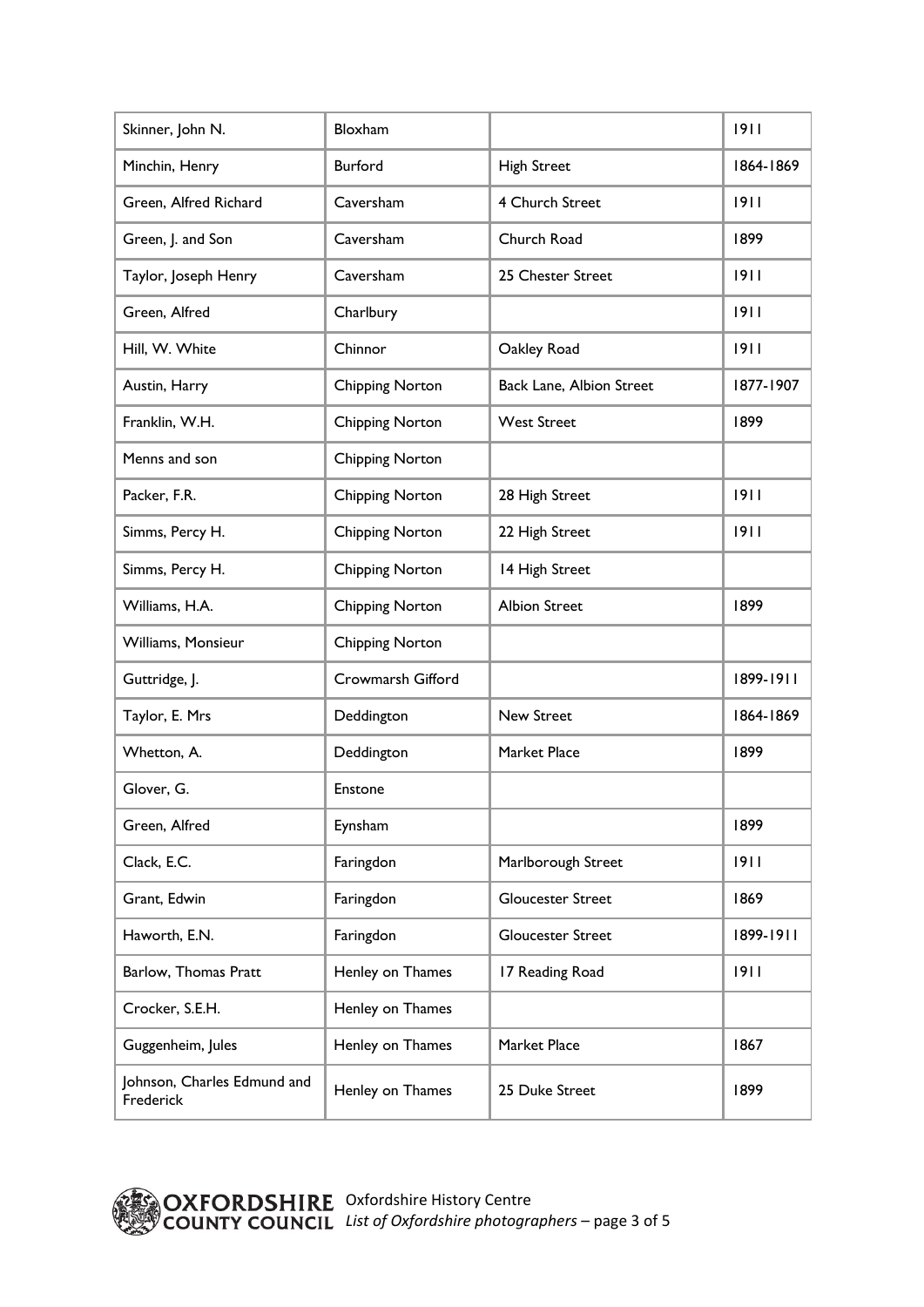| Johnson, Charles Edmund and<br>Frederick | Henley on Thames     | 27 Duke Street                                       | 1911           |
|------------------------------------------|----------------------|------------------------------------------------------|----------------|
| Lane, George                             | Henley on Thames     | Northfield End                                       | 1869           |
| Marsh brothers                           | Henley on Thames     | 31 & 33 Hart Street                                  | 1899-1903      |
| Marsh brothers                           | Henley on Thames     | 29 & 31 Hart Street                                  | post 1881      |
| Marsh, Harry & Tom                       | Henley on Thames     | <b>Hart Street</b>                                   | 1869           |
| Marshall, W.                             | Henley on Thames     | 28 Duke Street                                       | 1899           |
| Marshall, William                        | Henley on Thames     | 31 Hart Street                                       | 1911           |
| Perrin, Arthur Edward                    | Henley on Thames     | 15 Friday Street                                     | 1911           |
| Curtis, William                          | Little Bourton       |                                                      | 1911           |
| Richards, Harold                         | New Hinksey          | 28 Church Street                                     | 1911           |
| Lawrence, J.                             | North Hagbourne      |                                                      | 1911           |
| Ault, Frederick William                  | Stanford in the Vale |                                                      | c1907-<br>1914 |
| Bridgeman, John R.                       | Thame                | 60 Park Street                                       | 1899           |
| Cheney, James                            | Thame                | <b>High Street</b>                                   |                |
| Gurney, Algernon                         | Thame                | 31 Chinnor Road                                      | 1911           |
| Manistre, Harry                          | Thame                | 43 High Street                                       | 1911           |
| Payne, S.G. Mr and Mrs                   | Thame                | 43 New Road, Aylesbury and 109<br><b>High Street</b> |                |
| Payne, Samuel                            | Thame                | 109 High Street                                      | 1899           |
| White, Herbert                           | Thame                | 27 Park Street                                       | 1911           |
| Kirby, J.G.                              | Upper Heyford        |                                                      | c1875          |
| Bennett, Henry                           | Wallingford          | <b>High Street</b>                                   | 1863-1867      |
| Jenkins, Henry                           | Wallingford          | <b>Fish Street</b>                                   | 1864-1869      |
| Latter, J.A.                             | Wallingford          | <b>St Mary Street</b>                                | 1899-1911      |
| Chamberlain, F.W.                        | Wantage              | Market Place                                         | 1899           |
| Hartwell, Edwin                          | Wantage              | Market Place                                         | 1863           |
| Reveley, L. Tom                          | Wantage              |                                                      | pre-1908       |
| Reveley, Tom                             | Wantage              | Market Place                                         | 1898-1911      |